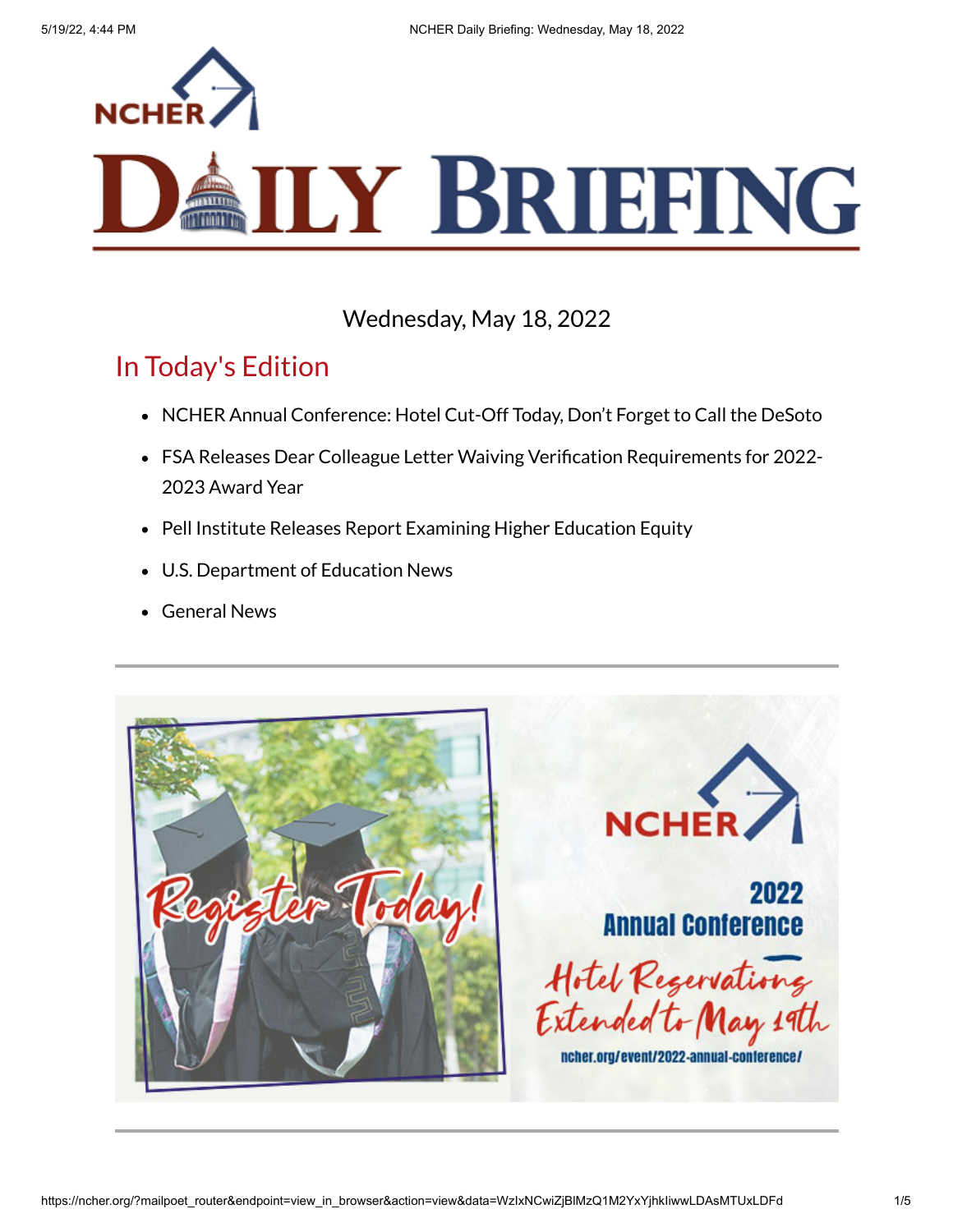## NCHER Annual Conference: Hotel Cut-Off Today, Don't Forget to Call the DeSoto

The NCHER Annual Conference is scheduled for June 6-8, 2022 at The DeSoto in Savannah, Georgia. This important conference is open and designed for everyone across the higher education finance industry, and will provide attendees with ample opportunities to network, learn, and take information back home that they can use in their current jobs. The deadline to receive the conference rate at The DeSoto, which is \$182 per room, per night, is today. So make sure that you make your hotel reservations **[online](https://urldefense.com/v3/__https:/be.synxis.com/?adult=1&arrive=2022-06-04&chain=10237&child=0&config=SAVTD¤cy=USD&depart=2022-06-09&group=CER&hotel=76327&level=hotel&locale=en-US&rooms=1&theme=SAVTD__;!!I2XIyG2ANlwasLbx!FbqNKWm39AHxTIpIJihjjLtf51lWt0PTTPUC9yWKqU8Zoekn3i3jHXGlDW5wk2eNf-uV$)** or by calling (800) 239-5118. When calling the hotel, be sure to mention the NCHER 2022 Annual Conference to guarantee the room rate.

We look forward to seeing you in-person in Savannah!

## FSA Releases Dear Colleague Letter Waiving Verification Requirements for 2022-2023 Award Year

Today, the U.S. Department of Education's Office of Federal Student Aid (FSA) issued a **Dear [Colleague](https://fsapartners.ed.gov/knowledge-center/library/dear-colleague-letters/2022-05-18/changes-2022-2023-verification-requirements) Letter (DCL)** outlining the verification requirements for the 2022-2023 award year. In the DCL, FSA said that it recognizes the need to continue to provide relief to millions of students and colleges facing challenges and barriers resulting from the ongoing national emergency. As such, it is maintaining those verification requirements that focus on identity and fraud for the remainder of the 2022-2023 award year while waiving the remaining verification requirements. The DCL reminds interested parties that the waiver applies no matter where institutions of higher education are in the verification process, e.g., if documents have been collected or requested, but verification has not been completed, or if an institution has not started the verification process or requested verification documentation. But it does not exempt colleges and universities from requirements to resolve conflicting information concerning a student's eligibility. FSA says that it is confident that institutions will be able to quickly implement these verification changes for students because they are the same changes made for the 2021- 2022 award year.

## Pell Institute Releases Report Examining Higher Education Equity

The Pell Institute for the Study of Opportunity in Higher Education of the Council for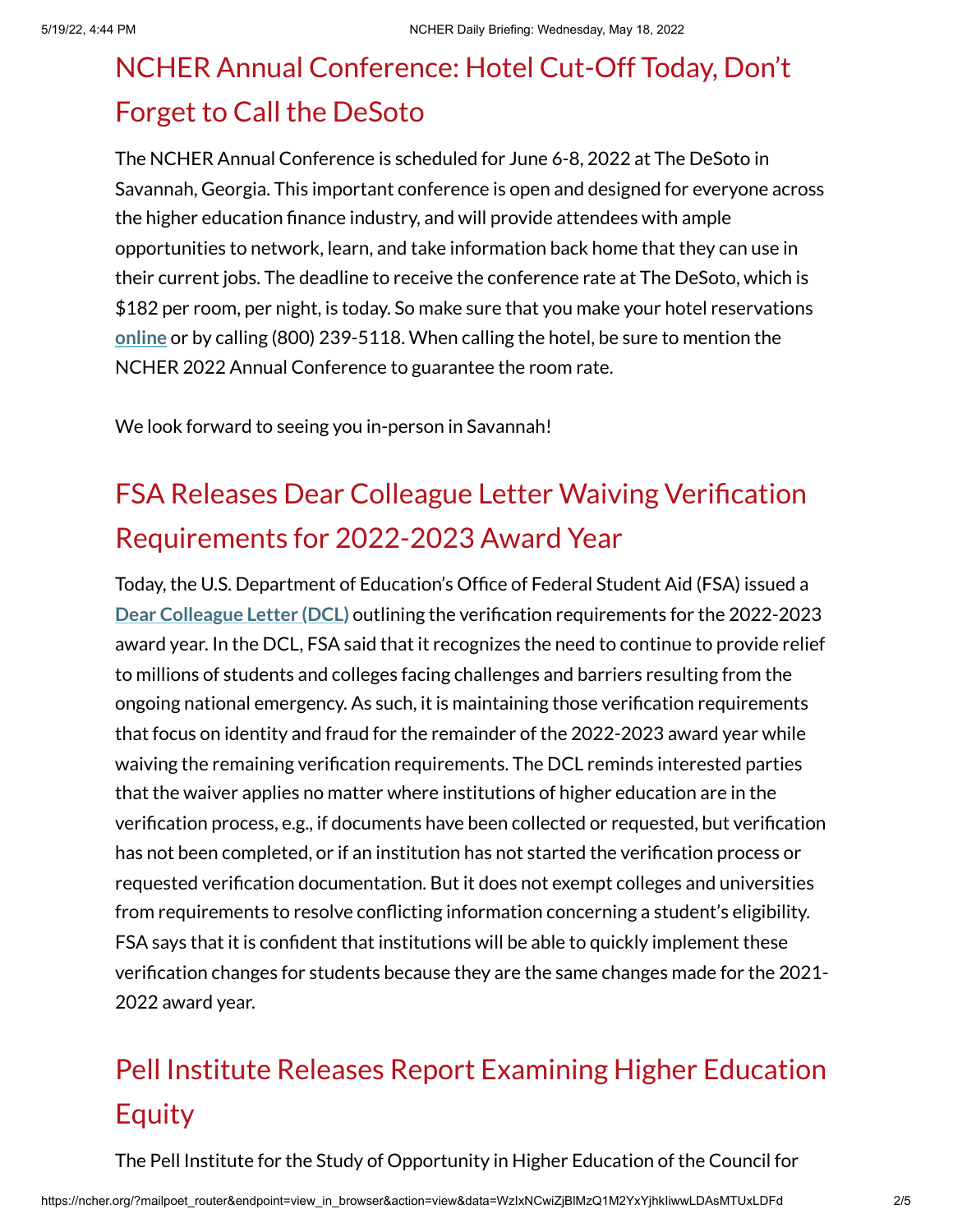Opportunity in Education [published its](http://pellinstitute.org/downloads/publications-Indicators_of_Higher_Education_Equity_in_the_US_2022_Historical_Trend_Report.pdf) historical trend report titled, **Indicators of Higher Education Equity in the United States**. The eighth report in the series, the Project aims to report on the status of education over time, measure changes in equity, identify policies, and practices that promote and hinder progress, and illustrate the need for policies to increase higher education attainment and equity. In this latest report, the Pell Institute analyzed seven "equity indicators" to address the following questions:

- Who enrolls in postsecondary education?
- What types of postsecondary institutions do students attend?
- Do financial aid and differences in college cost eliminate the barriers to college equity?
- How do students in the United States pay for college?
- How do educational attainment rates and outcomes vary by student characteristics?
- How does tertiary educational attainment and spending in the U.S. compare with other countries?
- How do TRIO programs work?

Key findings included the following:

- While the gap in college enrollment between 18- to 24-year-olds currently stands at 31 percent, this percentage has decreased by 11 percent since 1990.
- Enrollment gaps persist by race and ethnicity over time, with white students enrolled at higher rates than Black and Hispanic 18- to 24-year-olds.
- The difference in the percentages of federal grant recipients and non-recipients attending 4-year rather than 2-year colleges widened from 13 percentage points in 2000-2001 to 16 percentage points in 2018-19.
- Pell Grant recipient enrollment is unequal across institutions, with 63 percent of Pell Grant recipients attending "broad access institutions" and only 5 percent of recipients attending "highly selective institutions" in 2018.

The report concludes with a short essay on the Right to Higher Education written by the Pell Institute's Margaret Cahalan. Ms. Cahalan identifies several obstacles to such right in the U.S., including variations across states, the view of education as a consumer commodity (rather than a right), acceptance of a stratified higher education system, and barriers to access and completion related to cost. She continues by providing several recommendations to work toward: equity and respect for diversity, equitable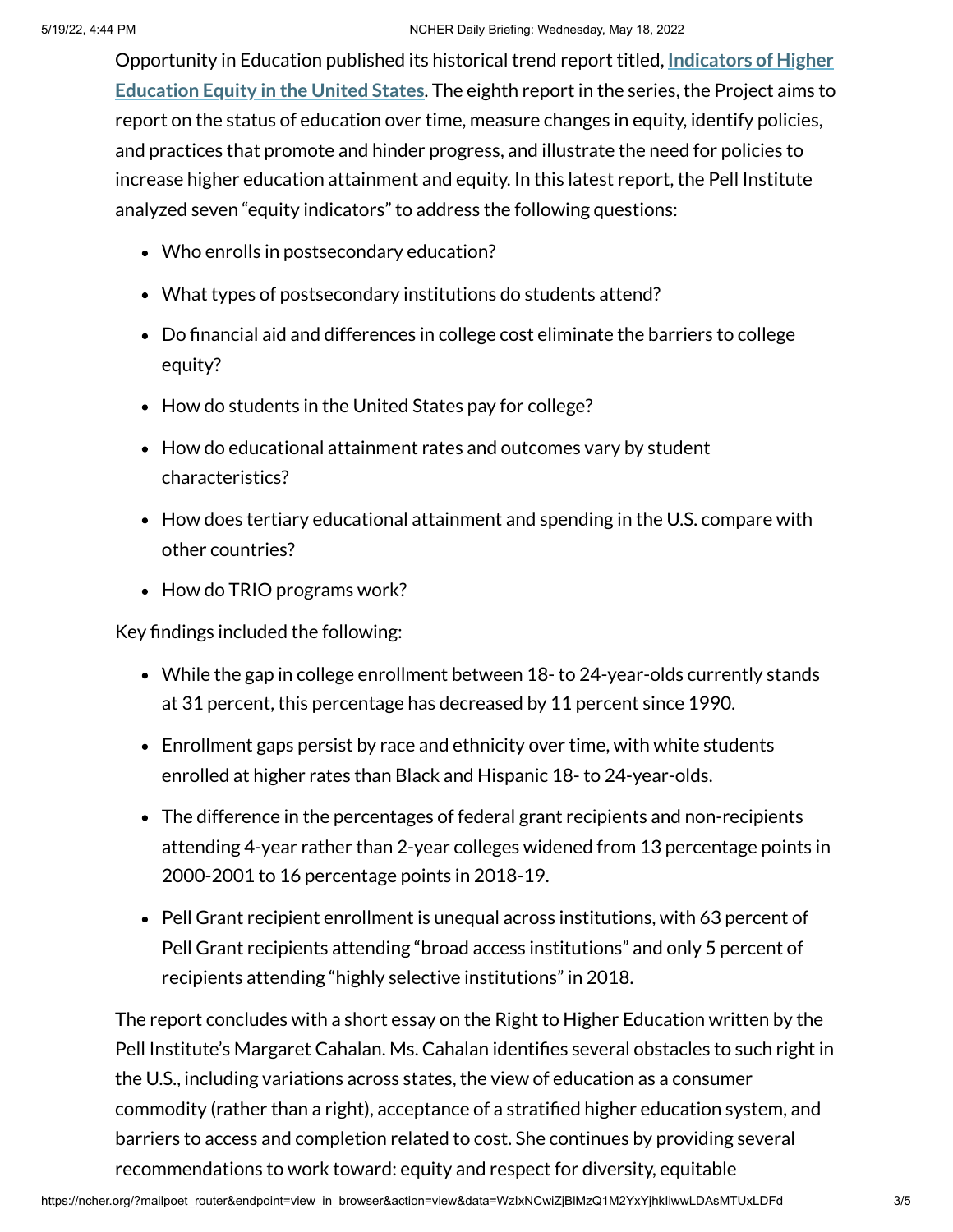implementation, improved access to higher education, debt-free college, equalization of institutional resources, persistence and completion support, and equitable access to relevant technologies.

For additional coverage, see this article from *Inside [Higher](https://www.insidehighered.com/quicktakes/2022/05/18/student-debt-gap-still-growing?utm_source=Inside+Higher+Ed&utm_campaign=3978813720-DNU_2021_COPY_02&utm_medium=email&utm_term=0_1fcbc04421-3978813720-236552422&mc_cid=3978813720&mc_eid=d5316f744d) Ed*.

#### U.S. Department of Education News

For today's *Federal Register*, click **[here](https://www.federalregister.gov/documents/current)**.

The following announcement was posted to Federal Student Aid's Knowledge Center website:

**[\(GENERAL-22-26\)](https://fsapartners.ed.gov/knowledge-center/library/electronic-announcements/2022-05-18/memorial-day-federal-holiday-processing-and-customer-service-hours) Memorial Day Federal Holiday Processing and Customer Service Hours**

#### General News

*U.S. News and World [Report](https://www.usnews.com/news/education-news/articles/explainer-why-are-democrats-talking-about-canceling-student-loan-debt)* publishes a column explaining why Congressional Democrats are talking about cancelling federal student loan debt and asks what is at stake for lawmakers and borrowers? The tenacity of a handful of progressive Democrats has kept alive the possibility of canceling significant amounts of student loan debt.

**Business Insider reports that Mark Cuban supports President Joe Biden's proposal to** forgive \$10,000 in federal student debt per borrower as long as 'ridiculous tuition fees' are addressed alongside it: 'We don't want this being a perennial problem.'

*[Yahoo](https://news.yahoo.com/editorial-student-debt-generational-burden-111800180.html) News*includes an op-ed by Associate Justice of the U.S. Supreme Court, Samuel Alioto who argues student debt is a generational burden.

*Inside [Higher](https://www.insidehighered.com/admissions/article/2022/05/18/male-black-and-latino-high-school-students-may-not-be-college-bound?utm_source=Inside+Higher+Ed&utm_campaign=3978813720-DNU_2021_COPY_02&utm_medium=email&utm_term=0_1fcbc04421-3978813720-236552422&mc_cid=3978813720&mc_eid=d5316f744d) Ed* reports that the percentage of male, Latino, and Black high school seniors who want to go to college has declined in the last three years, according to a survey by YouthTruth.

*[Forbes](https://www.forbes.com/sites/zackfriedman/2022/05/18/the-student-loan-crisis-is-much-worse-if-this-claim-is-true/?sh=4831a924669f)* publishes a column reporting that the student loan crisis is much worse if this claim is true – 40 percent of student loan borrowers do not have a college degree.

*Inside [Higher](https://www.insidehighered.com/quicktakes/2022/05/18/study-promise-programs-affect-college-spending?utm_source=Inside+Higher+Ed&utm_campaign=3978813720-DNU_2021_COPY_02&utm_medium=email&utm_term=0_1fcbc04421-3978813720-236552422&mc_cid=3978813720&mc_eid=d5316f744d) Ed* reports that community colleges that received revenue from targeted